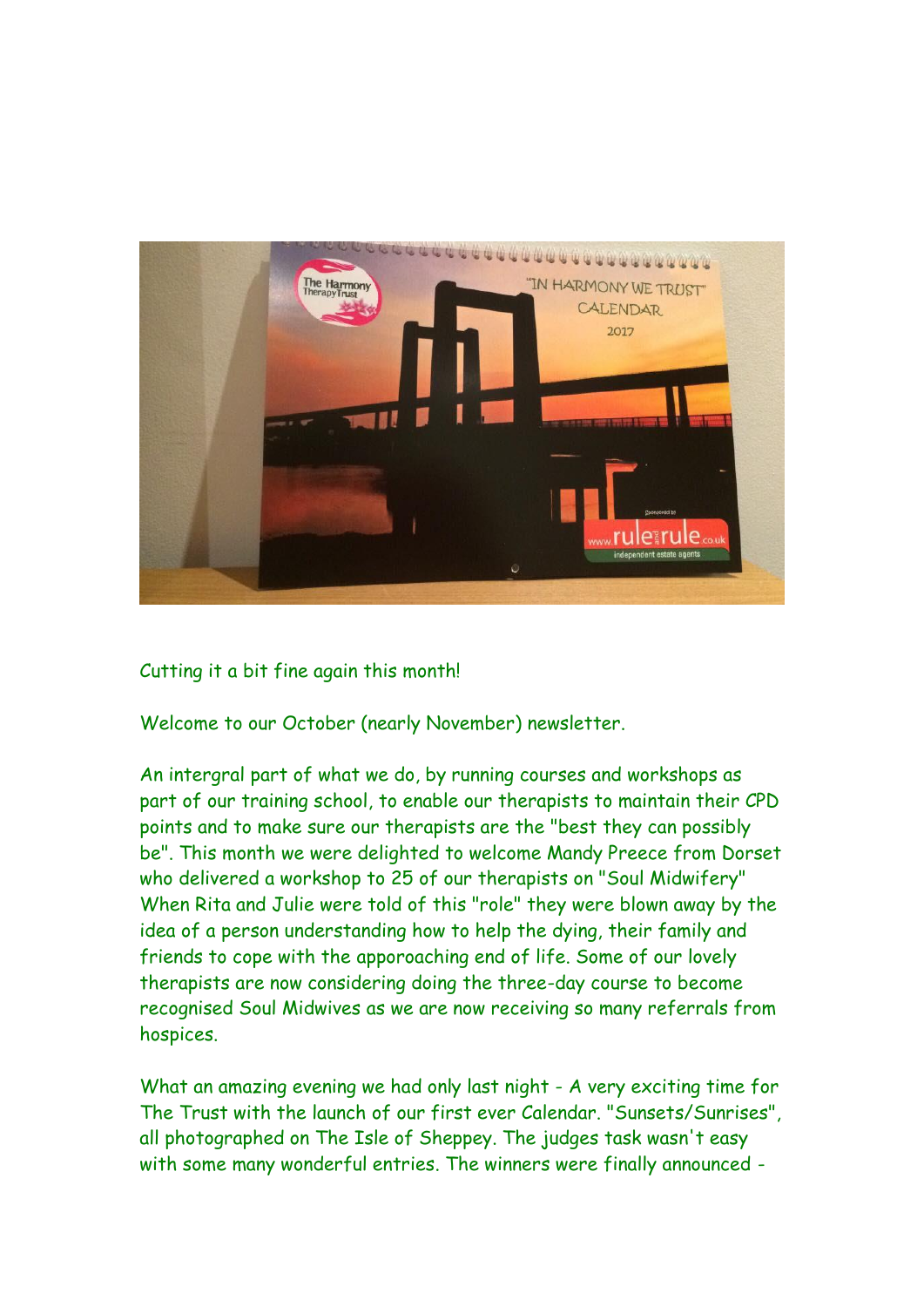January – Bob Richards February – Nick Coleman March – Kelly Strudwick April – Bob Richards May – Paula Fagg June – Jan Southfield July – Leah Marie Brown August – Leona Clark September – Kevin Weller October – Joanna Araujo November – Mark Kennedy December – Jazmine Allen

The Title – selected by the Harmony Trustees - "In Harmony We Trust" from Kevin Weller

The Cover Photo – Karen Lelliott – the iconic Kingsferry Bridge and Sheppey Crossing

Massive thanks to everyone who entered the competition, all who came along to support and everyone who helped to make it happen - Rule & Rule, who sponsored the Calendar, all of the Harmony ladies (and Jeff), all of the judges, Ryan Barnes and Oasis students, James McKenzie Jenwoods printers. Also thank you to the deputy Mayor Councillor Colin Prescott and his good lady who attended to present the prizes to the winners.

We are grateful to Eddie McIntyre and the Oasis Isle of Sheppey Academy for allowing us the use of the premises for the evening.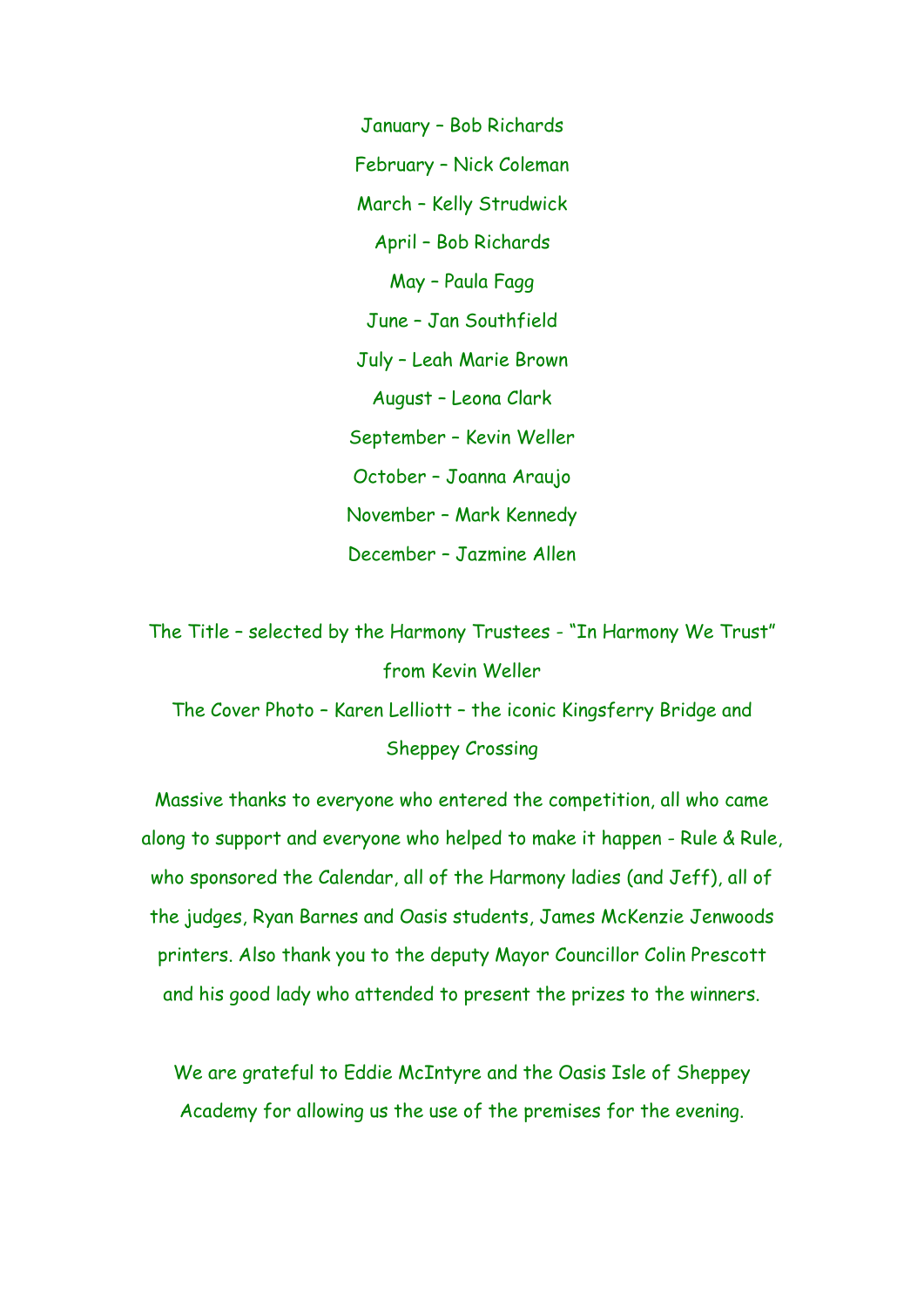On behalf of the Trustees we would like to say the biggest thank you ever to Lyn Baseley who worked so hard in making this happen - This lady is amazing.

If you would like to purchase one of these beautiful calendars, the cost is £7.50, please contact the Admin Office, or Lyn Baseley on

## [lyn.thtt@outlook.com](mailto:lyn.thtt@outlook.com)

We are indebted to Golding Homes who have again given us financial support as have Councillors Ingleton, Stokes and Whiting of Swale Borough Council from their Locality Grants. We also received £250 from the lovely people who put on an event at the Sheppey Little Theatre, The "Memory Lane Singers" and £20 from the local Sheppey MS Society support group.

We also thank our therapists who have been busy fundraising on our behalf.

Our therapist from Whitstable, Caroline Lyons launched her own Natural Handmade Deodorants. She has been trailing this product over many months with an emphasis on encouraging women to check their breasts at the same time as applying their deodorant. The deodorant comes in a tin with a spatula to apply and the idea is to rub the deodorant in with your hand and then follow the instructions on the enclosed brochure (which is provided by Breast Cancer Care) Caroline is donating £1 from each pot sold to the Trust, they retail at £10.49. For further information please contact Caroline directly on [www.lotustherapieswhitstable.co.uk.](http://www.lotustherapieswhitstable.co.uk/)

Rita and I, together with several of our therapists attended a Health & Wellbeing Day at Canterbury Cricket Group in support of the Stoma Group. Money was raised for the Trust and a huge thank you to Jackie Hawes and the amazing nurses who supported this event.

Dawn and some of our therapists also attended the Breast Care Support Group at Medway Hospital.

We also attended the KM Charity Mark Forum at The Great Danes Hotel in Maidstone. KM run this event to recognise all the wonderful charities